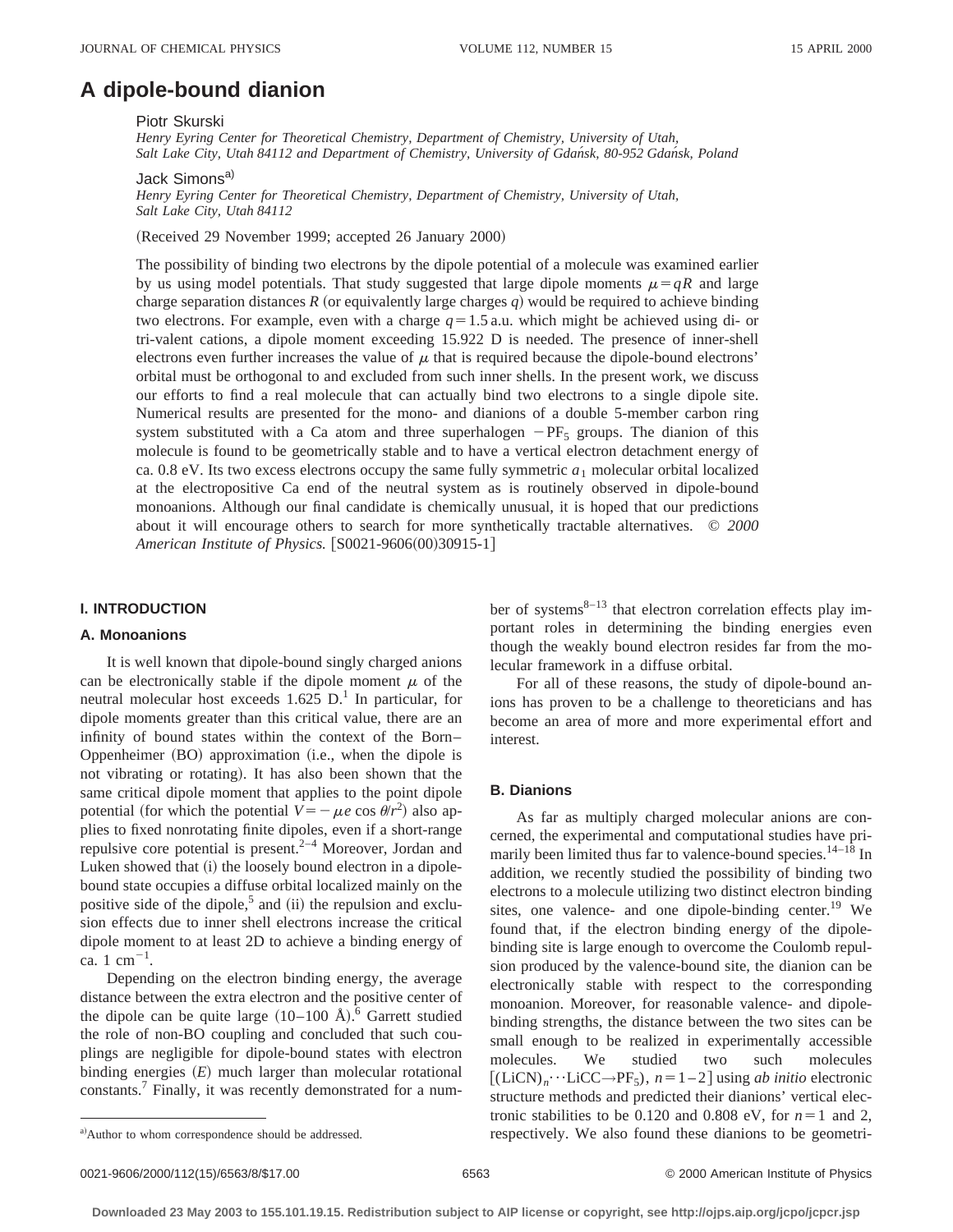cally and thermodynamically stable systems. This investigation into mixed valence- and dipole-bound anions taught us that one can use so-called *superhalogen*<sup>20</sup> groups such as  $-PF_5$  to create a highly localized negative charge center in the molecule (i.e., the superhalogens prevent the negative charge from being distributed throughout the molecule) which binds its electron tightly enough to overcome Coulomb repulsion from another nearby anion site.

We also recently studied the possibility of binding two electrons to a model fixed finite dipole potential<sup>21</sup> consisting of two charges  $+/-q$  separated by a distance *R*. We found that the critical value of the dipole moment  $\mu=qR$  required to bind two electrons strongly depends on *q*. This is unlike the case when one electron is bound to the same potential for which the critical binding depends only on the product *qR*. Moreover, we showed computationally that the critical value of the dipole moment required to bind two electrons by ca. 1  $cm^{-1}$  approaches a value below 2D in the "point-dipole" limit of large *q* and small *R*. In addition, we showed analytically (based on the analysis of the  $q$ -dependence of the twoelectron fixed-finite-dipole Hamiltonian) that, in the pointdipole limit, the critical dipole value for infinitesimal binding indeed approaches that for binding a single electron  $(1.625$  $D$ ).

More recently, Sarasola *et al.* also computationally studied, within the fixed finite dipole model, the critical conditions for stable dipole-bound dianions. In their study, only the cases for  $q=1, 2$ , and 3 were examined and neither our finding of strong dependence of the critical dipole moment on *q* nor our conclusion that the critical dipole moment for two electrons approaches 1.625 D in the point-dipole limit, were noted.<sup>22</sup>

Based on our experience on dipole-bound monoanions, mixed valence/dipole-bound dianions, as well as our model studies on binding two electrons to the fixed finite dipole potential, we decided to undertake efforts to design a real (perhaps experimentally accessible) molecule that matches our formulated requirements<sup>21</sup> for binding two excess electrons by its dipole potential. In this work, we report our numerical results for such a molecule. The species that we ultimately (after much trial and error as detailed in Sec.  $III A$ ) propose is constructed from two 5-member carbon rings substituted with an electropositive Ca atom and three superhalogen  $-PF_5$  groups (denoted compound 1 in the text and in Fig.  $1$ ), which, according to our findings, can bind two electrons by its dipole potential. Our findings on this species as well as on other molecules that we tested are detailed in Sec. III.

#### **II. METHODS**

The equilibrium geometries of the neutral and anionic species derived from **1** have been optimized and their harmonic vibrational frequencies calculated at the second-order Møller–Plesset (MP2) perturbation theory<sup>23</sup> level. In all calculations, the values of  $\langle S^2 \rangle$  never exceeded 2.0750 for triplets, and 0.7510 and 3.7505 for doublet and quartet states, respectively so we are confident that spin-contamination effects are not serious. The electronic stabilities of the anions in their ground states were calculated using a supermolecular



FIG. 1. Schematic structures of various compounds discussed in this work and corresponding values of their dipole moments.

approach (i.e., by subtracting the energies of the anion from those of the neutral). In addition, the electron-binding energies were analyzed within the perturbation framework described in Ref. 10, which generates Koopmans' theorem  $(KT),^{24}$  self-consistent-field (SCF) difference ( $\Delta$ SCF), and Møller–Plesset difference (MP2) values of the binding energies. Since the system studied contains 27 heavy atoms (which led to almost 500 contracted basis functions), we had to limit the level of our calculations to the MP2 level.

All calculations were performed with the GAUSSIAN 98 program,25 on 500 MHz dual processor Intel Pentium III computers and on an SGI Origin2000 numerical server. The three-dimensional plots of molecular orbitals were generated with the MOLDEN program.<sup>26</sup>

The choice of the atomic orbital basis sets used to describe the neutral molecule and the excess bound electrons is very important for reproducing the correct value of the electron-binding energy. The basis sets must be flexible enough to describe the static charge distribution of the neutral molecular host, and to allow for polarization and dispersion stabilization of the anions upon electron attachment. For these purposes, we used the 6-31G(d,p) basis set<sup>27</sup> since an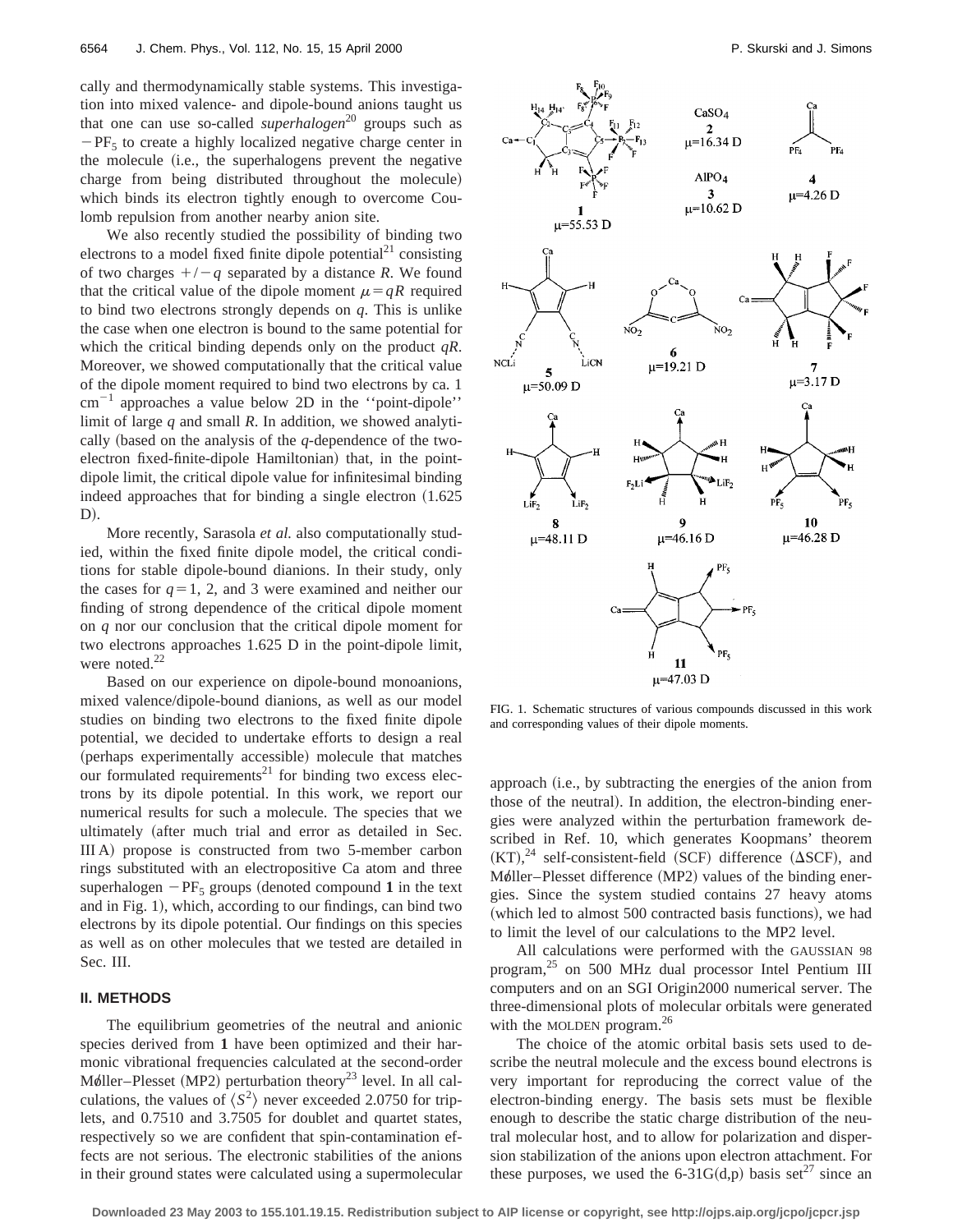aug-cc-pVDZ basis set<sup>28</sup> (which has proved to be very reliable for studying many dipole-bound anions) is not currently available for calcium. For consistency, we employed the  $6-31G(d,p)$  bases for C, F, P, and the 6-31G(p) basis for H. We supplemented the Ca  $6-31G(d,p)$  basis set with diffuse functions having very low exponents, which was necessary especially in order to describe properly the dianion's pair of excess electrons. In particular, we supplemented the 6-31G(d,p) basis set with extra even-tempered<sup>29</sup> five-term *s* and five-term *p* sets of diffuse functions centered on the Ca atom. The extra diffuse *s* and *p* functions share exponent values and the geometric progression ratio was equal to  $3.2<sup>30</sup>$  and we started to build up the exponents from the lowest *sp* exponent included in the  $6-31G(d,p)$  basis set designed for calcium. As a consequence, we achieved lowest exponents of 7.751 584 $\times$ 10<sup>-5</sup> a.u. for both *s* and *p* symmetries.

We verified that the MP2 electron-binding energy of the dianion increases by less than 0.01 eV if one more set of *s* and *p* diffuse functions is added to the Ca basis. In addition, we replaced the  $6-31G(d,p)$  bases on all atoms with the Schafer, Horn, and Ahlrich double-zeta basis set,  $31$  keeping our five-term Ca *sp* diffuse set fixed. This replacement increased the MP2 electron-binding energy of the dianion by less than 0.1 eV.

The atomic partial charges calculated in this work were fitted to the electrostatic potential according to the Merz– Singh–Kollman scheme. $32$  Moreover, these charges, as well as the dipole moment of the neutral molecule, were examined for convergence as yet another test of our basis quality, as the diffuse part of our basis set was altered. We found good convergence of the charges and dipole moment as 3, 4, and then 5 diffuse basis sets were added and that addition of a sixth set of diffuse functions to the basis changes the atomic partial charge on Ca and the total dipole moment by less than 0.000 05 a.u. and 0.0005 D, respectively.

# **III. RESULTS**

Our search for a dipole-bound dianion (detailed further below) eventually led us to a species constructed from two 5-member carbon rings substituted with a Ca atom and three superhalogen  $-PF_5$  groups, called compound **1** (see Figs. 1) and 2) which we determined can indeed form such a state and for which we present detailed findings below in Sec. III B. For this molecule, the two excess electrons are dipolebound and occupy the same molecular orbital that Fig. 3 shows is localized on the positive Ca end of the molecular dipole.

Before describing our results in detail, we discuss the search that culminated in this candidate for binding two electrons by the dipole potential because we believe useful information was learned in this search.

#### **A. Strategy for designing a dipole-bound dianion that produced compound 1**

As in every dipole-bound monoanion, the neutral (parent) molecule possesses certain properties, among which the most important are (i) its ground electronic state should be a closed-shell singlet state so that no empty or half-filled va-



FIG. 2. The MP2 equilibrium  $C_{2v}$  geometry of the ground electronic closedshell singlet state of the dianion of compound **1**.

lence orbitals exist, and  $(ii)$  the dipole moment should be large enough to bind an excess electron. In addition, in the case of dipole-bound *dianions*, the charge *q* from which the molecular dipole is constructed must be large enough to satisfy the critical binding conditions (described previously<sup>21</sup>). Recall that, unlike dipole-bound monoanions, the critical value of the dipole moment required to bind *two* extra electrons strongly depends on the charge *q*, not only on the dipole *qR*.

Of course, there are expected to be difficulties in adopting our model dianion results<sup>21</sup> to predict the behavior of real chemical systems. First, although the dipole moment is a well-defined quantity, the partial charge  $q$  (or alternatively, the charge separation  $R$ ) is not. Our computed partial atomic charges depend on the kind of population analysis used. Moreover, the exclusion and orthogonality effects of innershell orbitals should be also taken into account as noted in our earlier study.<sup>21</sup> These latter restrictions produce even larger critical values of  $q$  and  $\mu$  (to achieve two-electron binding) than those predicted by the fixed finite dipole model.

Keeping all these limitations and pessimistic predictions (i.e., the need for exceptionally large  $\mu$  and  $q$ ) in mind, we decided to design several neutral molecules having dipole moments much greater than necessary according to the model results of Ref. 21. We decided to use a divalent alkaline-earth metal atom  $(Ca)$  as the positive center of the



FIG. 3. Singly occupied  $a_1$  molecular orbital for the <sup>2</sup> $A_1$  ground electronic state of the monoanion of **1** (left) and highest doubly occupied  $a_1$  molecular orbital for the  ${}^{1}A_1$  ground electronic state of the dianion of compound 1  $(right).$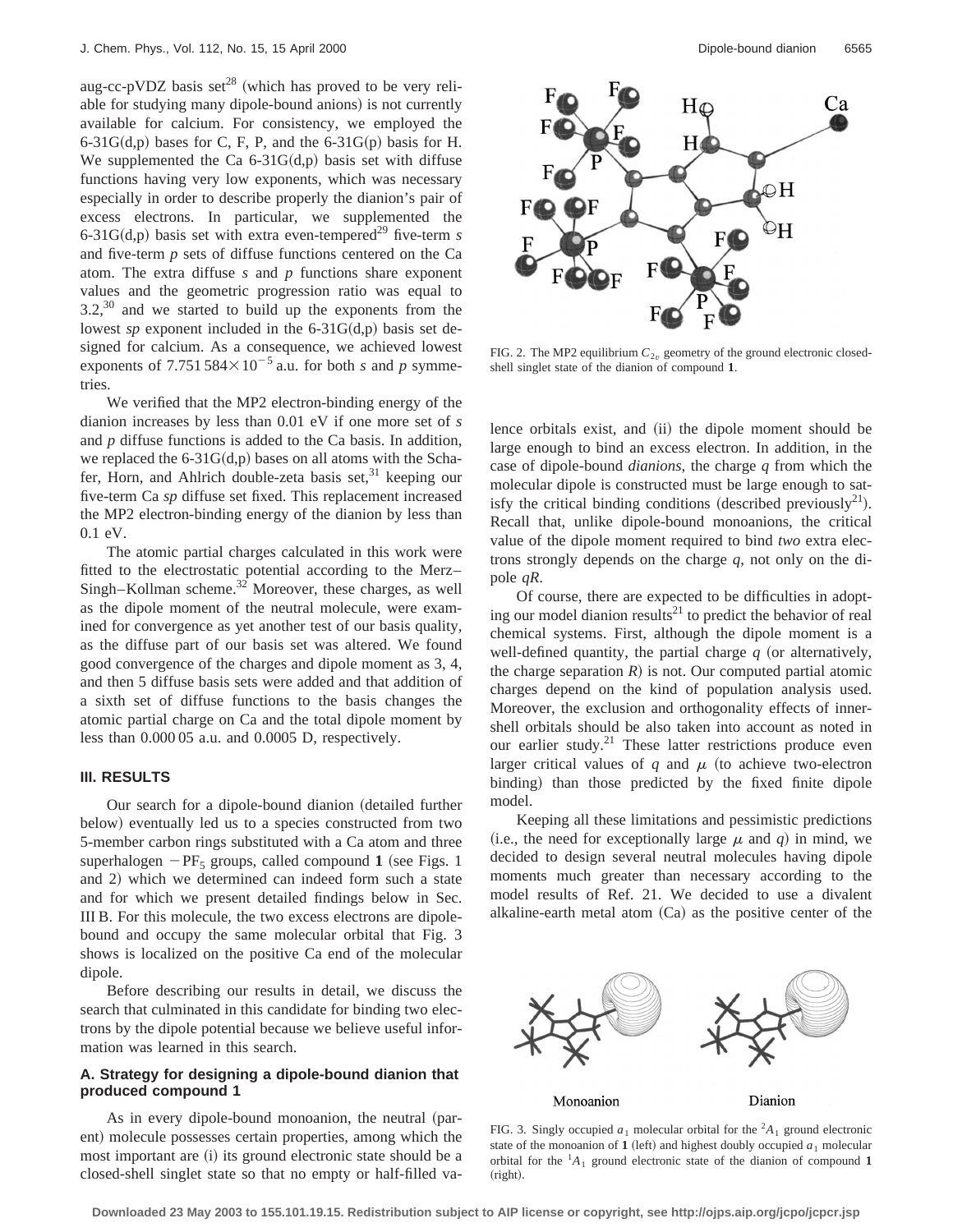molecular dipole because we knew<sup>20</sup> that the partial charge  $+q$  had to be  $>1$  to achieve binding with any achieved dipole.

Before discussing further our findings, let us briefly elaborate on the series of molecules examined that finally led us to molecule **1** so the reader can better understand the need for the unusual structure we eventually proposed. In every case described further (systems  $2-11$ , Fig. 1), we performed geometry optimization of the neutral molecule at the  $SCF/6-31+G(d,p)$  level and we calculated the dipole moment and the atomic partial charges (we use those fit to the electrostatic charge density according to the Merz–Singh– Kollman scheme) from the SCF density using the same basis set. If the initial results were promising, as judged by the magnitudes of the dipole and charge  $q^{Ca}$ , we calculated the electronic stabilities of the corresponding mono- and dianion at the SCF and MP2 level to check whether the dianion might be an electronically stable species.

According to our critical conditions formulated elsewhere, $21$  the neutral molecule must possess a very large dipole moment and have positive charge significantly larger than 1.0 on its electropositive end. Therefore, we focused our search on molecules having di- and tri-valent metal atoms as the electropositive center. We started with the well-known ionic compounds  $2$  and  $3$  (see Fig. 1) for which we expected substantial atomic charge localized on the Ca and Al, respectively. Indeed, the calculated charges were large  $(q^{Ca})$  $= 1.53$  a.u.,  $q^{Al} = 1.06$  a.u.), but the nearest negatively charged  $(q^{0} = -1.10$  and  $-0.77$  a.u. for **2** and **3**, respectively) oxygen atoms were too close to the positive center, which caused the dipole moment to be too small  $(16.34)$  and 10.62 D for 2 and 3, respectively) to bind two excess electrons. System **4** was even worse because the atomic partial charge localized on the Ca atom was close to zero and the dipole moment was small  $(4.26 \text{ D})$ . Species 4 involves a double ( $\sigma$  and  $\pi$ ) bond between Ca and the neighboring carbon, as well as two electronegative  $-PF_4$  groups. Note that  $-PF_4$  groups are *not* superhalogens whereas  $-PF_5$  is a superhalogen.

Next, we decided to use extended carbon rings to construct our molecule to obtain larger separation of the polar ends. We also used LiCN molecules to increase the dipole moment of system **5** since these groups are known to be very polar.<sup>19</sup> The resulting dipole moment was very large  $(50.09)$ D), however, the charge on Ca  $q^{Ca} = 0.94$  a.u. was too small to bind two extra electrons. Even if the dianion of **5** were stable electronically, it would most likely be unstable thermodynamically with respect to the loss of two LiCN monoanions.

Next, by including the Ca atom in a ring and using  $-NO<sub>2</sub>$  groups to increase the polarity of the system we constructed (6) ( $\mu$  = 19.21 D, *q*<sup>Ca</sup>=1.59 a.u.), but again we were unable to bind two electrons. Then, we tried to use halogen atoms separated from the positive end of the molecule by two 5-member carbon rings  $(7)$  but, surprisingly, we obtained a very small dipole moment  $(3.17 \text{ D})$ . Finally, we decided to use more drastic means and we started to design our candidates utilizing superhalogen groups that are known to possess extremely large electron affinities. $20$ 

In the beginning, we tried one of the smallest superhalogens ( $LiF<sub>2</sub>$ ) to construct candidates (compounds  $8$  and  $9$ ) and we obtained very promising preliminary results. The dipole moments were equal to 48.11 and 46.16 D for **8** and **9**, respectively, and the partial charges for Ca were satisfactory  $(1.66$  and  $1.61$  a.u. for  $\bf{8}$  and  $\bf{9}$ , respectively). However, these two species were not geometrically stable but underwent fragmentation to eliminate LiF and HF molecules. Nevertheless, their strong electron binding strengths helped us take the next step in our design process.

We constructed **10** from stronger superhalogen groups  $(-PF_5)$  connected to the carbon ring through dative rather than covalent bonds. Our detailed analysis of all occupied molecular orbitals in **10** led us to the conclusion that the Ca atom is also connected to the ring by a dative bond, as a result of which there is the only one  $\pi$ -bond in that system  $(localized as indicated in Fig. 1).$  The partial atomic charge on Ca calculated for **10** was as large as 1.53 a.u. and the dipole moment was found to be 46.28 D. Although we were optimistic, we found the dianion to be electronically *unstable* both at the SCF and MP2 levels. There can, of course, be many reasons why this species that fulfills the formulated requirements cannot bind two excess electrons. We think the most likely is the crude estimate of the charge *q* in the molecule since the model suggests the critical dipole moment strongly depends on *q*. Also, the presence of inner shell electrons will act to destabilize the dianion as in dipole-bound monoanions.

Hence we decided to add another  $-PF_5$  group to the molecule and to increase the separation between the Ca atom and  $-PF_5$  groups to obtain a larger dipole moment. The resulting compound  $(11)$  did not possess a significantly larger dipole moment than 10 and had  $q^{Ca} = 1.51$  a.u. Careful analysis of its electronic structure indicated that the Ca atom is connected to the carbon ring by a double bond in which the nearest C atom is negatively charged ( $q^C = -0.44$  a.u.), which therefore decreases the polarity of the system. Moreover, we checked that two C–C  $\pi$  bonds were present in this molecule and localized in the ring which is closer to the Ca atom. This kind of charge distribution caused a substantial decrease of the dipole moment value, and we found the dianion of **11** to be electronically stable at the neither SCF nor MP2 level.

However, our studies on the properties of **10** and **11** suggested how we could alter **11'**s charge distribution to produce a structure with a significantly larger dipole moment and a large  $q^{Ca}$ . One way to change this charge distribution was to make the Ca–C bond a two-electron dative bond rather than the covalent two-electron  $\sigma$  and two-electron  $\pi$ bonds as in **11**. Thus, we added two more H atoms to the carbon ring closest to Ca, making it a more saturated part of the molecule. As a consequence, we obtained a structure possessing a C $\rightarrow$ Ca dative bond and two  $\pi$  bonds localized in the second carbon ring (see compound  $1$  in Fig. 1) with a dipole moment  $\mu$  = 55.53 D and  $q^{Ca}$  = 1.73 a.u. The two electrons in 11 are involved in the Ca–C  $\pi$  bond shift to the  $C \rightarrow P$  dative bonds of  $C_4$  (and its equivalent C) in 1. We found the dianion of compound 1 (for which the detailed results are in Sec. III B) electronically stable with respect to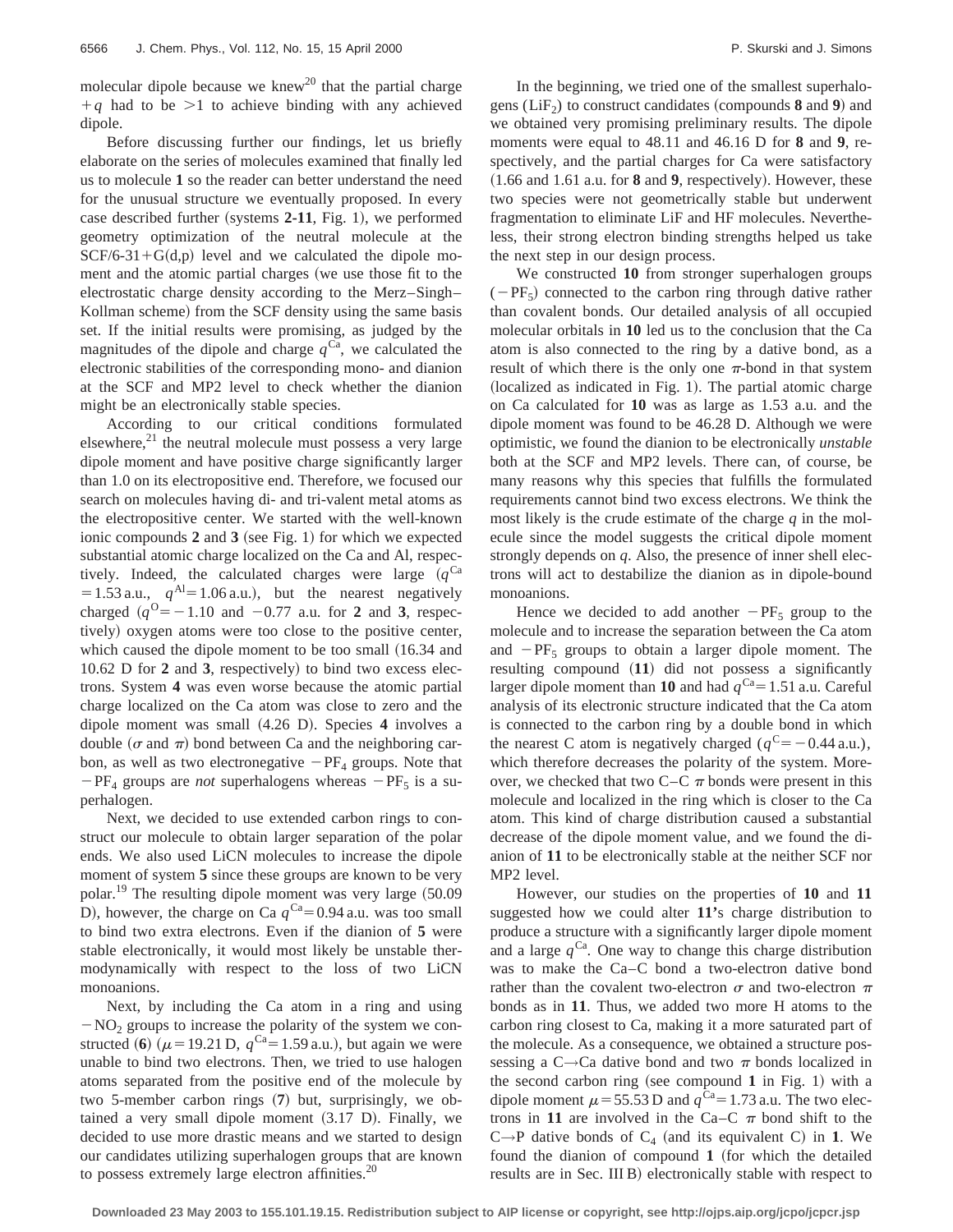TABLE I. The MP2 equilibrium geometries for the neutral <sup>1</sup> $A_1$ , monoanion <sup>2</sup> $A_1$ , and dianion <sup>1</sup> $A_1$  ground electronic states at the  $C_{2v}$  minima<sup>a</sup> [distances  $(r)$  in Å, valence  $(\alpha)$ , and dihedral  $(\gamma)$  angles in degrees].

| Parameter                                                  | Neutral molecule | Monoanion | Dianion |
|------------------------------------------------------------|------------------|-----------|---------|
| $r(C_1C_2)$                                                | 1.482            | 1.489     | 1.495   |
| $r(C_2C_3)$                                                | 1.492            | 1.495     | 1.498   |
| $r(C_3C_4)$                                                | 1.316            | 1.320     | 1.324   |
| $r(C_4C_5)$                                                | 1.549            | 1.542     | 1.535   |
| $r(C_3C_{3'})$                                             | 1.472            | 1.479     | 1.486   |
| $r(C_1Ca)$                                                 | 2.512            | 2.632     | 2.820   |
| $r(C_2H_{14})$                                             | 1.093            | 1.090     | 1.089   |
| $r(C_4P_6)$                                                | 1.907            | 1.903     | 1.899   |
| $r(C_5P_7)$                                                | 1.947            | 1.947     | 1.948   |
| $r(P_6F_8)$                                                | 1.654            | 1.647     | 1.640   |
| $r(P_6F_9)$                                                | 1.584            | 1.591     | 1.596   |
| $r(P_6F_{10})$                                             | 1.599            | 1.608     | 1.616   |
| $r(P_7F_{11})$                                             | 1.609            | 1.610     | 1.612   |
| $r(P_7F_{12})$                                             | 1.581            | 1.580     | 1.580   |
| $r(P_7F_{13})$                                             | 1.581            | 1.592     | 1.602   |
| $\alpha$ (CaC <sub>1</sub> C <sub>2</sub> )                | 124.77           | 125.38    | 125.86  |
| $\alpha$ (C <sub>1</sub> C <sub>2</sub> C <sub>3</sub> )   | 106.84           | 106.93    | 107.70  |
| $\alpha(C_2C_3C_3)$                                        | 108.86           | 108.49    | 108.19  |
| $\alpha(H_{14}O_2H_{14'})$                                 | 103.31           | 103.53    | 103.64  |
| $\alpha(H_{14}C_2C_3)$                                     | 112.82           | 112.67    | 112.62  |
| $\alpha$ (C <sub>3</sub> /C <sub>3</sub> C <sub>4</sub> )  | 113.32           | 112.90    | 112.48  |
| $\alpha$ (C <sub>3</sub> C <sub>4</sub> C <sub>5</sub> )   | 102.44           | 102.76    | 103.05  |
| $\alpha(P_6C_4C_5)$                                        | 140.13           | 139.50    | 138.90  |
| $\alpha(F_8P_6F_8)$                                        | 86.51            | 87.14     | 87.70   |
| $\alpha$ (F <sub>8</sub> P <sub>6</sub> F <sub>10</sub> )  | 88.33            | 88.25     | 88.18   |
| $\alpha(F_9P_6F_{10})$                                     | 90.94            | 90.19     | 89.51   |
| $\alpha(F_8P_6F_9)$                                        | 89.34            | 89.25     | 89.15   |
| $\alpha$ (F <sub>10</sub> P <sub>6</sub> C <sub>4</sub> )  | 174.05           | 174.76    | 175.42  |
| $\alpha(F_{11}P_7F_{12})$                                  | 89.98            | 90.04     | 90.07   |
| $\alpha$ (F <sub>11</sub> P <sub>7</sub> F <sub>13</sub> ) | 94.98            | 94.28     | 93.64   |
| $\gamma(H_{14}C_2H_{14'}C_3)$                              | 122.13           | 122.01    | 122.00  |

<sup>a</sup>For the atom numbering, see Fig. 1.

the corresponding monoanion, so we finished our search and we focused on determining the properties of that system.

#### **B. The final candidate**

# **1. The neutral system**

Let us begin by describing the electronic structure of the neutral parent (Fig. 1) which is not trivial. This compound possesses a minimum at  $C_{2v}$  symmetry, where its ground electronic state is a closed-shell singlet  ${}^{1}A_{1}$ . The lowest triplet state is higher in energy by  $3.467$  eV (at the MP2 level). One can imagine at least a few different structural formulas for this compound, corresponding to various resonance structures. The unusual structural picture proposed by us was made only after a detailed analysis of all molecular orbitals (MO) containing the valence electrons, as well as of the population analysis and the interatomic distances. We are, after examining the nature of the occupied orbitals, confident that there are two well-localized double bonds and the four dative bonds discussed earlier. Our structural formula is shown in Fig. 1 (compound 1), while the details of the equilibrium geometry are given in Table I.

Compound **1** consists of two 5-member rings that share two carbon atoms. Three  $-PF_5$  superhalogen groups (which are *not* simply PF<sub>5</sub> molecules, but have a nearly octahedrally coordinate P atom surrounded by five F atoms plus a vacant orbital) are connected to the molecule by dative bonds to the neighboring C atoms, as indicated in Fig. 1. The  $-PF_5$  group can be considered as created by removing an  $F^-$  anion from the well-known octahedral superhalogen  $PF_6^-$ . Since  $PF_6^-$  is a closed-shell anion, the neutral  $-PF_6$  is also closed-shell; however, it possesses an empty orbital that acts as an electron pair acceptor. Our analysis of the LCAO coefficients confirms this speculation. A similar situation is observed in the case of the Ca atom connected to the C atom in the other ring. As noted earlier, the two valence electrons of the Ca have moved to  $C_4$  and its equivalent C to help form  $C \rightarrow P$ bonds, so Ca becomes positively charged which opens the possibility of it participating as an acceptor in a dative bond to its neighbor C.

The existence of four dative bonds in which carbon atoms act as donors, and the presence of four H atoms connected to two other carbons, limits the number of possible resonance structures that can be drawn for compound **1**. We carefully analyzed the full set of valence MO orbitals and concluded that there are only two  $\pi$  bonds in the system, as we indicated in Fig. 1. The analysis of the bond lengths confirms this proposition. Indeed, these two double bonds are the shortest carbon–carbon bonds with an equilibrium distance  $(1.316 \text{ Å})$  similar to the typical C=C bond existing in organic compounds. By contrast, all other carbon–carbon bonds are in the 1.47–1.55 Å range and correspond rather to typical single  $C-C$  bonds (see Table I and Figs. 1 and 2).

Molecule **1** is extremely polar with a Ca partial atomic charge (fitted to the electrostatic potential according to the Merz–Singh–Kollman scheme) of  $+1.682$  a.u., and a dipole moment of 55.53 D. Its lowest unoccupied molecular orbital (LUMO) is localized on the positive side of the molecule near the Ca atom. According to our previous findings, such a neutral system should be able to bind two excess electrons by its dipole potential.

## **2. The dipole-bound monoanion**

The neutral molecule 1 in its ground  ${}^{1}A_{1}$  electronic state possesses 12 virtual orbitals having negative eigenvalues. This indicates that not only the ground state of the monoanion but also many excited states might be (vertically) electronically bound with respect to the ground state of the neutral molecule. Even though this finding is interesting, since bound-excited anionic states are rather unusual, we will not pursue these excited states in this effort. Rather, we focus on the ground electronic state of the monoanion of **1**, which we found to be a  ${}^{2}A_1$  state. We also verified that the energy of the lowest quartet state of the monoanion is higher than for the lowest doublet  ${}^2A_1$  state by 0.517 eV at the MP2 level.

The monoanion of 1 possesses a minimum at  $C_{2v}$  symmetry with the geometrical parameters given in Table I. The open-shell doublet  $A_1$  state of the monoanion is strongly bound because of the extremely large dipole moment of its neutral parent. Its singly occupied molecular orbital (SOMO) is depicted in Fig. 3, and, as in other well-known dipolebound monoanions, is localized on the electropositive site of the molecular dipole (near the Ca atom).

The vertical electron binding energies corresponding to the attachment of the first excess electron are gathered in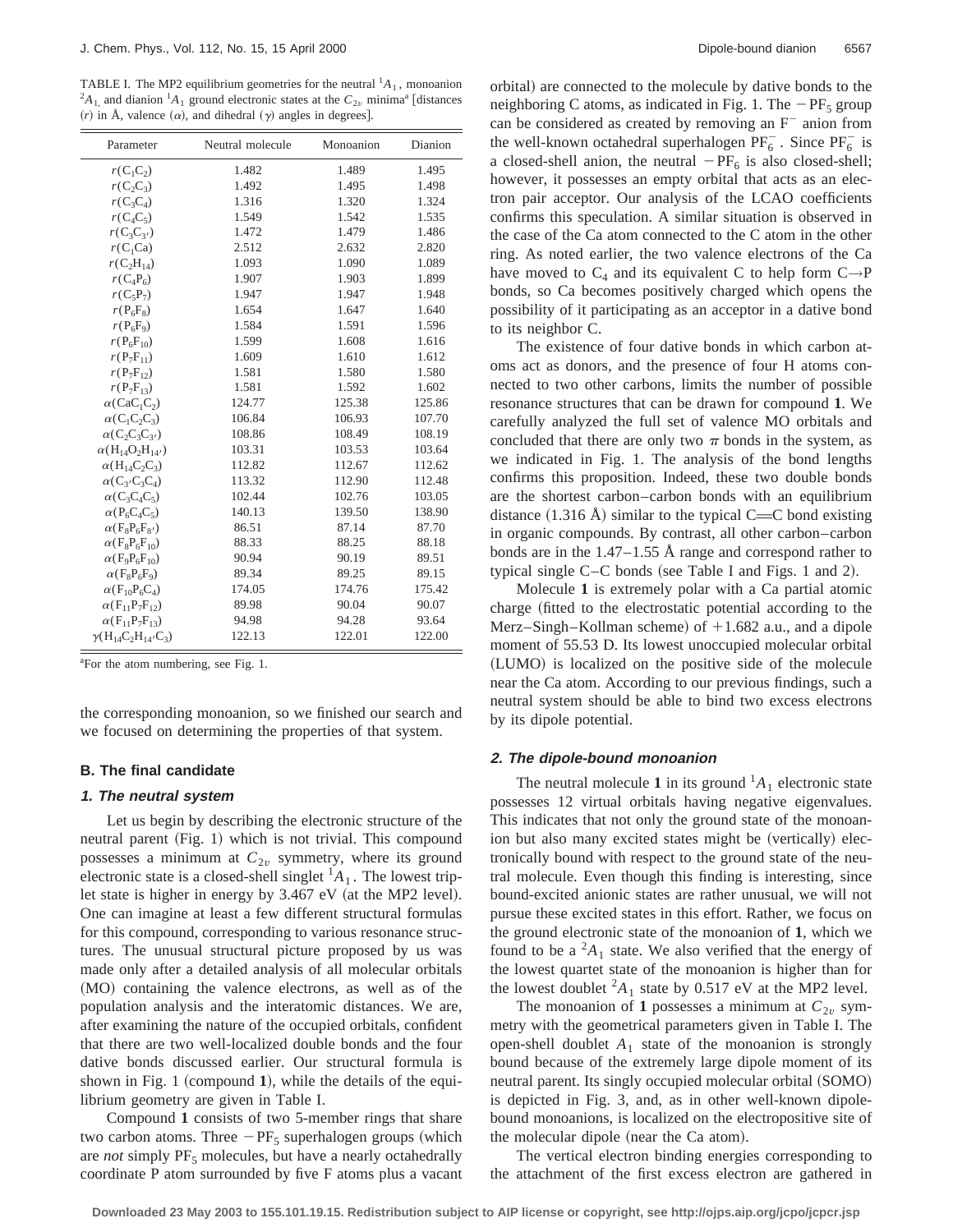TABLE II. Vertical first electron binding energies  $E$  (in eV) for the ground  $^{2}A_{1}$  electronic state of the compound 1 *monoanion* at the equilibrium  $C_{2v}$ geometries of the neutral, monoanion, and dianion.<sup>a</sup>

| E                | Geometry of<br>${}^{1}A_1$ neutral | Geometry of<br>${}^2A_1$ monoanion | Geometry of<br>${}^{1}A_1$ dianion |
|------------------|------------------------------------|------------------------------------|------------------------------------|
| $F^{\rm KT}$     | 5.425                              | 5.612                              | 5.834                              |
| $F^{\rm SCF}$    | 5.669                              | 5.857                              | 6.086                              |
| $F^{\text{MP2}}$ | 2.142                              | 2.316                              | 2.515                              |

<sup>a</sup>All results obtained with the  $6-31G(d,p)$  basis set augmented with the 5(*sp*) diffuse set centered on the Ca atom.

Table II for various theoretical methods. We calculated these energies for the equilibrium geometry of the neutral **1** as well as those of its mono-and dianion. The same trend can be observed for each geometry—a very large electron binding energy calculated at the KT level  $(5.4–5.8 \text{ eV})$  is close to the corresponding SCF binding energy  $(5.7–6.1 \text{ eV})$ , and the orbital relaxation, in all cases, acts to stabilize the monoanion. Moreover, at all three geometries we observe dramatic destabilization of the monoanion when electron correlation effects are included (at the MP2 level). The electron binding energy drops by 3.5 eV and the resulting values of *E* are in the  $2.1-2.5$  eV range.

This unusual behavior (correlation effects in most dipole-bound monoanions act in the opposite direction, i.e., they *stabilize* the anionic species) puzzled us. We initially thought that the SCF description of the charge distribution for the neutral molecule might be significantly overestimating the dipole moment which could cause overestimation of the electron binding energy for the monoanion. In order to check this postulate, we calculated the dipole moment for the neutral using the MP2 electron density ( $\mu^{\text{MP2}}$ ) and compared it to  $\mu^{\text{SCF}}$  derived from the SCF density (see Table III). We found that the anticipated overestimation appeared to be not very large  $(2.0-2.3 \text{ D})$  and thus is not likely responsible for the large destabilization we observed.

We therefore decided to take a closer look at the electron pair correlation contributions that constitute the second-order correction to the electronic energy (*E*2) for both the neutral and anionic system. We denote by  $\epsilon(ij)$  the MP2 estimate of the correlation energy for the pair of occupied spin–orbitals labeled *i* and *j*. Each such  $\epsilon(i, j)$  is expressed in terms of a sum over pairs of virtual orbitals  $v$ ,  $v'$  of contributions  $\epsilon(i, j | \nu, \nu') = |\langle ij | \nu \nu' \rangle|^2 / (e_i + e_j - e_{\nu} - e_{\nu'})$ . Our detailed analysis of all such pair contributions led us to conclude that

TABLE III. Dipole moments  $(in D)$  and Ca partial charges  $(in a.u.)$  of the neutral molecule for the equilibrium geometries of the neutral, monoanion, and dianion (calculated from SCF and MP2 densities). The partial charges are fitted to the electrostatic potential according to the Merz–Singh– Kollman scheme.

|                    | Geometry of<br>${}^{1}A_{1}$ neutral | Geometry of<br>${}^2A_1$ monoanion | Geometry of<br>${}^{1}A_1$ dianion |
|--------------------|--------------------------------------|------------------------------------|------------------------------------|
| $\mu^{\rm SCF}$    | 55.526                               | 58.013                             | 60.976                             |
| $\mu^{\text{MP2}}$ | 53.572                               | 55.978                             | 58.712                             |
| (Ca)               | 1.727                                | 1.740                              | 1.753                              |
| $q^{MP2}$ (Ca)     | 1.682                                | 1.694                              | 1.700                              |

the large reduction in the electron binding energy from  $\Delta$ SCF to the MP2 level results primarily from three groups of terms:  $\sum_{\nu \nu' \in \mathcal{F}} \epsilon(60,j|\nu,\nu'), \sum_{\nu \nu' \in \mathcal{F}} \epsilon(61,j|\nu,\nu'),$  and  $\sum_{\nu \nu'} \epsilon(62j|\nu,\nu')$ , where *j* runs through all occupied valence spin–orbitals, and orbitals 60, 61, and 62 are constructed primarily from  $3p_x$ ,  $3p_y$ , and  $3p_z$  atomic Ca orbitals, respectively. Further analysis of these particular contributions indicated that the most important among them are  $\sum_{\nu \nu'} \epsilon(60, 60 | \nu, \nu'), \qquad \sum_{\nu \nu'}$  $\sum_{\nu\nu'} \epsilon(61,61|\nu,\nu'),$  $\sum_{\nu,\nu'} \epsilon(62,62|\nu,\nu')$  (which is not surprising) as well as  $\sum_{\nu \nu'} \epsilon(60,53|\nu,\nu')$ ,  $\sum_{\nu \nu'}$  $\sum_{\nu,\nu'} \epsilon(61,52|\nu,\nu'),$  and  $\sum_{\nu \nu'} \epsilon(62, j|\nu, \nu')$ , where *j* = 55, 56, 98, 110, and 121. Since the orbitals numbered 52, 53, 55, 56, 98, 110, and 121 are localized primarily on the  $-PF_5$  groups, we can conclude that the significant decrease in electron-binding energy from  $\Delta$ SCF to MP2 is related to loss of electron correlation energy (moving from the neutral to the anion) inside the neutral molecule, which primarily involves 3*p* Ca electrons correlating with other Ca 3*p* electrons and with electrons on the  $-PF_5$  superhalogen groups.

#### **3. The dipole-bound dianion**

An attachment of a second excess electron to molecule **1** leads to the formation of an electronically and geometrically stable doubly charged anionic species which we believe is the first dipole-bound dianion that has been proposed in the literature. Our conclusion about its dipole-bound nature is based on the facts that (i) its neutral parent is a closed-shell singlet molecule with a very large dipole moment (see Sec. III B 1), (ii) the critical conditions formulated by us previously<sup>21</sup> for dipole-bound dianions are fulfilled, (iii) the two excess electrons occupy the same diffuse fully symmetric  $a_1$  molecular orbital localized on the electropositive site of the molecular dipole (see Fig. 3), and  $(iv)$  the geometrical changes after attachment of the first and second extra electron are small and increase both the dipole moment and the atomic partial charge  $q^{Ca}$  of the neutral system (see Tables I and III).

The dipole-bound dianion of **1** is a closed-shell system in its ground electronic  ${}^{1}A_1$  state. The equilibrium geometry of this dianion (depicted in Fig. 2) possesses  $C_{2v}$  symmetry and the bond lengths, as well as valence and dihedral angles are collected in Table I. Compared to the geometries of the monoanion and the neutral molecule (see also Table I), the changes are rather small (as it is usually observed for dipolebound monoanions). In particular, for all bond lengths (except  $C_1 \rightarrow C_2$ , the differences are less than 0.025 Å, while the changes in angles (valence and dihedral) are usually as small as  $1^\circ$  and never exceed  $2^\circ$ . The only more significant change in geometrical parameters occurs for the  $C_1 \rightarrow C$ a dative bond length which increases from 2.512  $\AA$  (neutral), to 2.632 Å (monoanion), and then to 2.820 Å (dianion). This important change leads (together with other small geometrical changes) to an increase in the dipole moment of the neutral species as shown in Table III, where these values are reported. Focusing only on the dipole moments derived from the MP2 density, we observe that the geometry changes act to increase the dipole moment by  $2.406$  D (after attachment of the first electron) and by another  $2.734$  D (after attach-

**Downloaded 23 May 2003 to 155.101.19.15. Redistribution subject to AIP license or copyright, see http://ojps.aip.org/jcpo/jcpcr.jsp**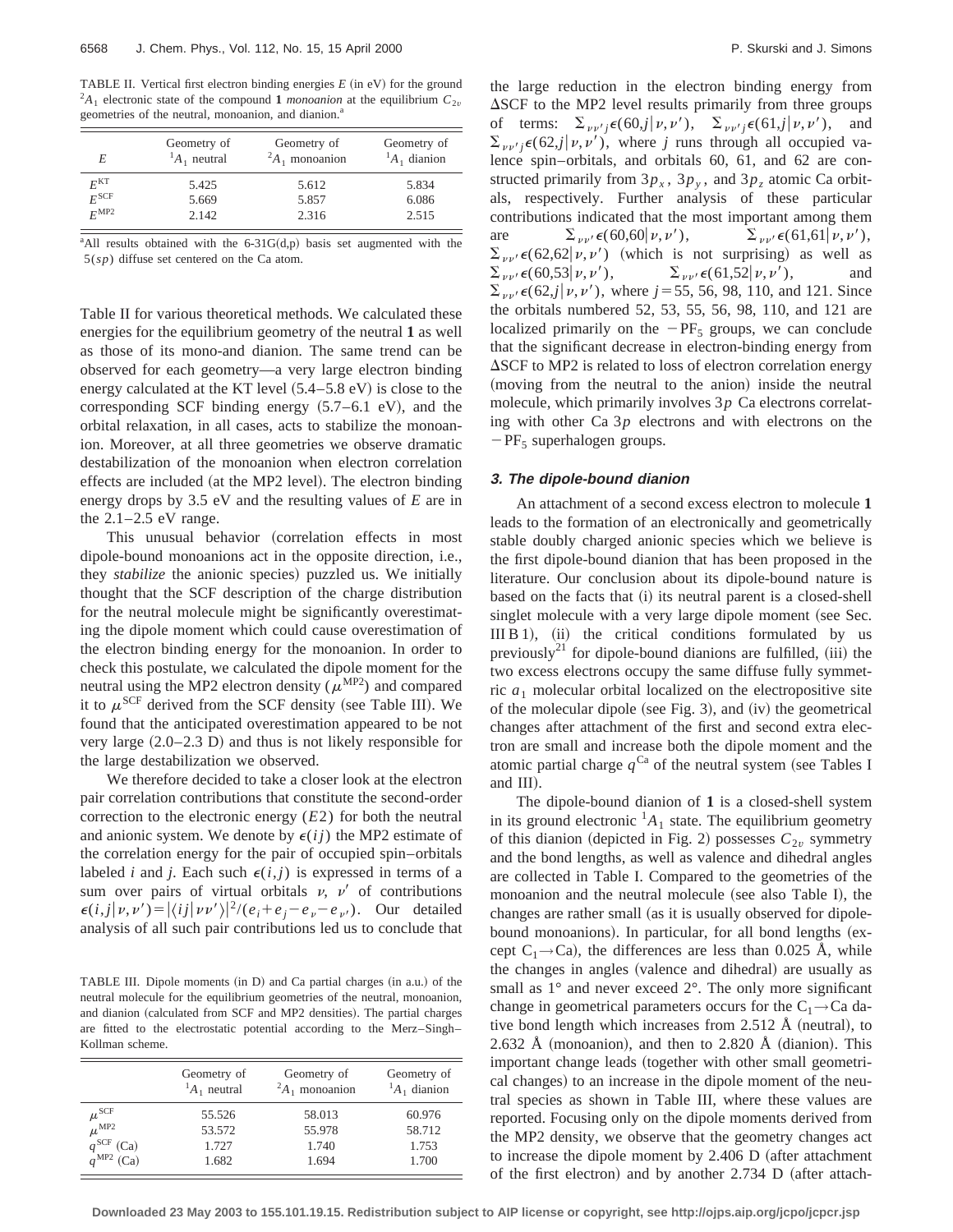TABLE IV. Vertical second electron binding energies  $E$  (in eV) for the ground  $^{1}A_{1}$  electronic state of compound 1 *dianion* at the equilibrium  $C_{2v}$ geometries of the neutral, anion, and dianion.<sup>a</sup>

| E                | Geometry of         | Geometry of         | Geometry of         |
|------------------|---------------------|---------------------|---------------------|
|                  | ${}^{1}A_1$ neutral | ${}^2A_1$ monoanion | ${}^{1}A_1$ dianion |
| $F^{\rm SCF}$    | 0.090               | 0.247               | 0.446               |
| $F^{\text{MP2}}$ | 0.494               | 0.651               | 0.846               |

 $a$ All results obtained with the 6-31G $(d,p)$  basis set augmented with the 5(*sp*) diffuse set centered on the Ca atom.

ment of the second electron). One can also notice a similar tendency (in the direction to stabilize the mono- and dianion) by analyzing the Ca atomic partial charges in the neutral molecule calculated for these three geometries (see Table III). As the extra electrons are attached to the neutral system, the atomic partial charges  $q^{MP2}$  (and also  $q^{SCF}$ ) on Ca increase, which also contributes to the increase of the dipole moment.

As far as the highest occupied molecular orbital in the dianion is concerned, we already characterized it as having  $a_1$  symmetry and being localized at the positive side of the molecule (near the Ca atom). Comparison between the singly occupied MO for the monoanion  $(a_1)$  and the highest doubly occupied MO for the dianion  $(a_1^2)$  shows that they have similar shapes and sizes (see Fig. 3) although the latter is, of course, somewhat more diffuse.

Finally, let us discuss the electronic stability of the dipole bound dianion. Since the detailed results can be found in Table IV, we focus on the vertical detachment energies for the second electron (i.e., on the vertical results for the dianionic geometry) because this energy would be most directly related to experimental photodetachment data on this species should such become available. The electron-binding energy calculated at the SCF level was found to be 0.446 eV. This relatively small value suggests that any geometry change that decreases the dipole moment may even cause the dianion to become unstable relative to the monoanion. Indeed, our computed SCF second electron binding energy for the geometry of the neutral shows that, for such a configuration of the nuclei, the dianion would be only barely electronically stable (by  $0.090$  eV). Even though the electronic stability at the SCF level might be uncertain for some geometries, the inclusion of electron correlation effects (at the MP2 level) leads to significant stabilization of the dianionic species at all geometries. This is caused primarily by the intrapair electron correlation between the two excess electrons that occupy the dipole-bound  $a_1$  molecular orbital. Our final estimation of the vertical detachment energy for the dianion is 0.846 eV, but we realize that higher-order calculations, which we do not presently have the resources to perform, may alter this prediction.

eV obtained with 6-31G $(d,p)$ +5(*sp*) basis set reported in Table IV.

# **IV. CONCLUSIONS**

Our results indicate that binding of two excess electrons by a polar molecule is possible, but the requirements that must be fulfilled by a candidate neutral system are stronger than those described previously<sup>21</sup> for the fixed finite dipole model.

We propose that the molecular system **1** consisting of two 5-member carbon rings substituted with three superhalogen  $-PF_5$  groups and one Ca atom is capable of binding two extra electrons via its dipole potential. According to our results, the vertical energy for the detachment of the first electron from this dianion should be equal to 0.846 eV.

As noted in the abstract and elsewhere, the electronic structure of our final candidate species **1** is quite unusual primarily because it contains dative bonds and superhalogen groups. We expended considerable efforts to find less unusual molecules that had very large  $\mu$  and  $q$  values but eventually converged on species **1**. Although chemical synthesis of **1** and subsequent detection of its ability to bind two excess electrons may be extremely difficult, it is our hope that the concrete suggestions put forth here will inspire other workers to create more synthetically tractable candidate molecules.

## **ACKNOWLEDGMENTS**

This work was supported by the NSF Grant No. CHE9618904 to J.S. and the Polish State Committee for Scientific Research (KBN) Grant No. 3 T09A 049 15 (Contract No. 0337/T09/98/15) to P.S. The computer time provided by the Center for High Performance Computing at the University of Utah is also gratefully acknowledged. The authors thank Dr. M. Gutowski and Dr. A. I. Boldyrev for their valuable comments.

- ${}^{1}$ E. Fermi and E. Teller, Phys. Rev. **72**, 399  $(1947)$ ; A. S. Wightman, *ibid.* **77**, 521 (1949); J. E. Turner, V. E. Anderson, and K. Fox, *ibid.* **174**, 81
- $(1968).$
- $^{2}$ H. O. Crawford, Proc. R. Soc. London 91, 279 (1967).
- $3$ H. O. Crawford and A. Dalgarno, Chem. Phys. Lett. 1, 23  $(1967)$ .
- $4$ W. B. Brown and R. E. Roberts, J. Chem. Phys.  $46$ , 2006 (1967).
- $5$ K. D. Jordan and W. Luken, J. Chem. Phys.  $64$ , 2760  $(1976)$ .
- <sup>6</sup> J. Simons and K. D. Jordan, Chem. Rev. 87, 535 (1987).
- $7^7$ W. R. Garrett, J. Chem. Phys. **77**, 3666 (1982).
- 8M. Gutowski, P. Skurski, A. I. Boldyrev, J. Simons, and K. D. Jordan, Phys. Rev. A **54**, 1906 (1996).
- <sup>9</sup>M. Gutowski, P. Skurski, J. Simons, and K. D. Jordan, Int. J. Quantum Chem. **64**, 183 (1997).
- <sup>10</sup>M. Gutowski and P. Skurski, J. Phys. Chem. B **101**, 9143 (1997).
- <sup>11</sup>P. Skurski and M. Gutowski, J. Chem. Phys. **108**, 6303 (1998).
- $12$ P. Skurski, M. Gutowski, and J. Simons, J. Chem. Phys.  $110$ ,  $274$  (1999). 13P. Skurski, M. Gutowski, and J. Simons, J. Phys. Chem. A **103**, 625
- $(1999)$ . 14R. N. Compton, in *Negative Ions (Multiply Charged Negative Ions)*, edited
- by V. A. Esaulov (Cambridge University Press, London, 1995).
- 15M. K. Scheller, R. N. Compton, and L. S. Cederbaum, Science **270**, 1160  $(1995).$
- <sup>16</sup> J. Kalcher and A. F. Sax, Chem. Rev. **94**, 2291 (1994).
- <sup>17</sup> G. F. Freeman and N. H. March, J. Phys. Chem. **102**, 4331 (1996).
- 18A. I. Boldyrev, M. Gutowski, and J. Simons, Acc. Chem. Res. **29**, 497  $(1996).$

Finally, as a further test of the basis-set dependence of our results, we calculated the vertical detachment energy for the second electron of the dianion at the MP2 level using the Schafer, Horn, and Ahlrich double-zeta basis set $31$  plus our extra 5(*sp*) set of diffuse functions. We found the electron binding energy to be 0.778 eV, which is close to the 0.846